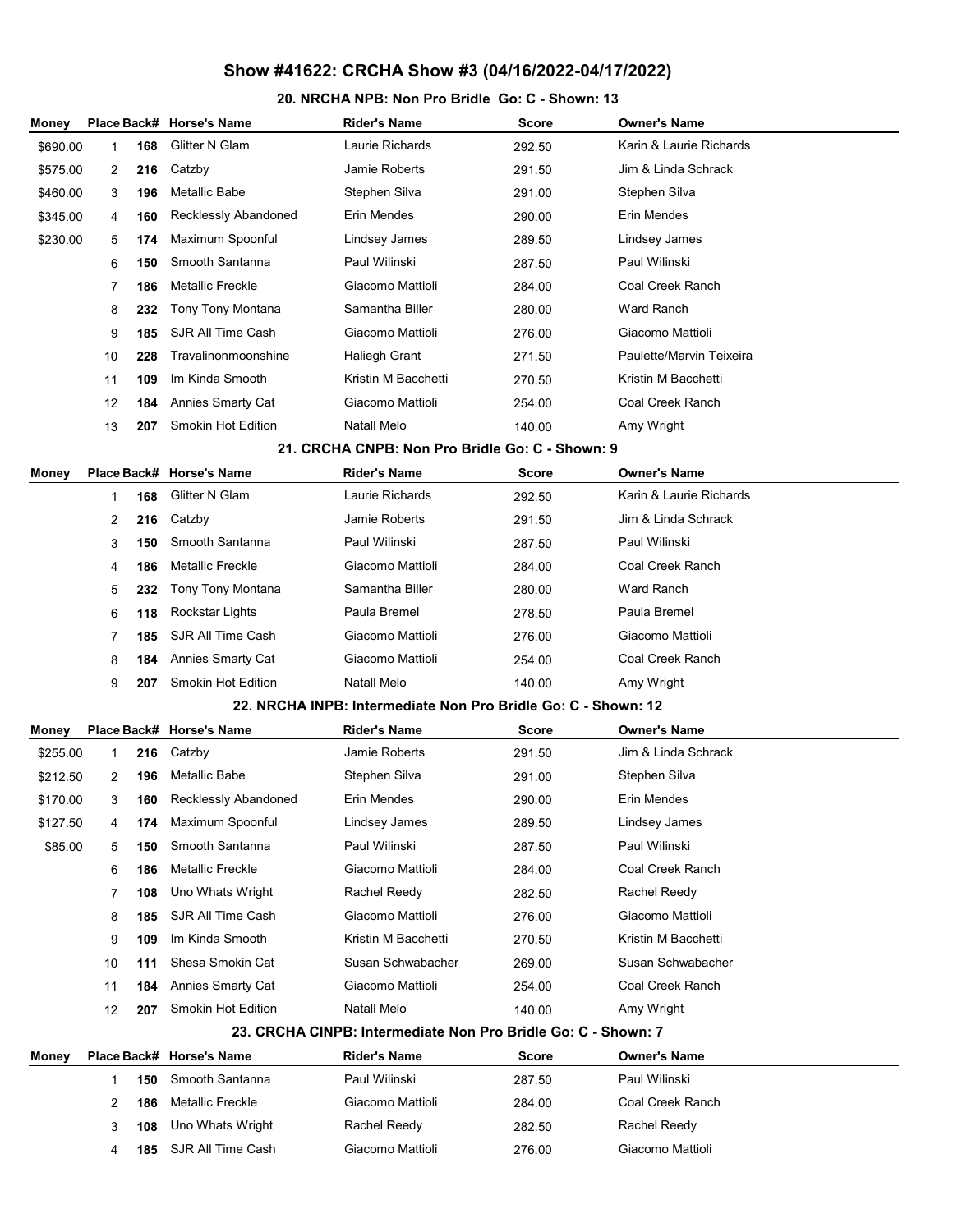|    | 5 111 Shesa Smokin Cat        | Susan Schwabacher | 269.00 | Susan Schwabacher |
|----|-------------------------------|-------------------|--------|-------------------|
| 6. | <b>184</b> Annies Smarty Cat  | Giacomo Mattioli  | 254.00 | Coal Creek Ranch  |
|    | <b>207</b> Smokin Hot Edition | Natall Melo       | 140.00 | Amy Wright        |

#### 24. NRCHA LNPB: Limited Non Pro Bridle Go: C - Shown: 19

| Money        |             |     | Place Back# Horse's Name    | Rider's Name                                              | Score        | <b>Owner's Name</b>  |
|--------------|-------------|-----|-----------------------------|-----------------------------------------------------------|--------------|----------------------|
| \$345.00     | 1           | 216 | Catzby                      | Jamie Roberts                                             | 291.50       | Jim & Linda Schrack  |
| \$276.00     | 2           | 196 | Metallic Babe               | Stephen Silva                                             | 291.00       | Stephen Silva        |
| \$207.00     | 3           | 201 | <b>Boonafide Royalty</b>    | Teresa Fisher                                             | 288.00       | Jayson/Teresa Fisher |
| \$138.00     | 4           | 150 | Smooth Santanna             | Paul Wilinski                                             | 287.50       | Paul Wilinski        |
| \$103.50     | 5           | 161 | Very Smart Pearl            | Nicole Donahoo                                            | 286.00       | Nicole Donahoo       |
| \$80.50      | 6           | 188 | Cash Has The Blues          | Chance Leatherman                                         | 285.50       | Chance Leatherman    |
|              | 7           | 186 | Metallic Freckle            | Giacomo Mattioli                                          | 284.00       | Coal Creek Ranch     |
|              | 8           | 108 | Uno Whats Wright            | Rachel Reedy                                              | 282.50       | Rachel Reedy         |
|              | 9T          | 206 | <b>Hadley Smart</b>         | Mason Beal                                                | 280.00       | Shauna Beal          |
|              | 9T          | 246 | Pistolboonsmal              | Amanda Bettencourt                                        | 280.00       | Amanda Bettencourt   |
|              | 11          | 121 | <b>Smart Dual Cat</b>       | Olivia Bethe                                              | 277.50       | Olivia Bethe         |
|              | 12          | 167 | <b>WR This Cats A Prize</b> | Paula Wittler                                             | 277.00       | Paula Wittler        |
|              | 13          | 185 | SJR All Time Cash           | Giacomo Mattioli                                          | 276.00       | Giacomo Mattioli     |
|              | 14          | 109 | Im Kinda Smooth             | Kristin M Bacchetti                                       | 270.50       | Kristin M Bacchetti  |
|              | 15          | 129 | Levis Five Oh One           | Susan Hayes                                               | 270.00       | Wade/Susan Hayes     |
|              | 16          | 111 | Shesa Smokin Cat            | Susan Schwabacher                                         | 269.00       | Susan Schwabacher    |
|              | 17          | 158 | Nics Tuf Chic               | Courtney Van Ess                                          | 264.00       | Courtney Van Ess     |
|              | 18          | 184 | Annies Smarty Cat           | Giacomo Mattioli                                          | 254.00       | Coal Creek Ranch     |
|              | 19          | 229 | Dunit In Chocolate          | Angelia Kourafas                                          | 137.50       | Angelia Kourafas     |
|              |             |     |                             | 25. CRCHA CLNPB: Limited Non Pro Bridle Go: C - Shown: 10 |              |                      |
| Money        | Place Back# |     | <b>Horse's Name</b>         | Rider's Name                                              | Score        | <b>Owner's Name</b>  |
|              | 1           | 150 | Smooth Santanna             | Paul Wilinski                                             | 287.50       | Paul Wilinski        |
|              | 2           | 161 | Very Smart Pearl            | Nicole Donahoo                                            | 286.00       | Nicole Donahoo       |
|              | 3           | 188 | Cash Has The Blues          | Chance Leatherman                                         | 285.50       | Chance Leatherman    |
|              | 4           | 186 | <b>Metallic Freckle</b>     | Giacomo Mattioli                                          | 284.00       | Coal Creek Ranch     |
|              | 5           | 206 | <b>Hadley Smart</b>         | Mason Beal                                                | 280.00       | Shauna Beal          |
|              | 6           | 121 | <b>Smart Dual Cat</b>       | Olivia Bethe                                              | 277.50       | Olivia Bethe         |
|              | 7           | 185 | SJR All Time Cash           | Giacomo Mattioli                                          | 276.00       | Giacomo Mattioli     |
|              | 8           | 129 | Levis Five Oh One           | Susan Hayes                                               | 270.00       | Wade/Susan Hayes     |
|              | 9           | 184 | <b>Annies Smarty Cat</b>    | Giacomo Mattioli                                          | 254.00       | Coal Creek Ranch     |
|              | 10          | 229 | Dunit In Chocolate          | Angelia Kourafas                                          | 137.50       | Angelia Kourafas     |
|              |             |     |                             | 30. NRCHA OH: Open Hackamore Go: C - Shown: 5             |              |                      |
| <b>Money</b> |             |     | Place Back# Horse's Name    | <b>Rider's Name</b>                                       | <b>Score</b> | <b>Owner's Name</b>  |
| \$1000.00    | 1           | 527 | Scrub Oak                   | Ron Emmons                                                | 292.50       | LaDona Emmons        |
| \$500.00     | 2T          | 544 | Cashing N My Diamond        | Ken Wold                                                  | 291.00       | Mark Beck            |
| \$500.00     | 2T          | 574 | Mister Good Tyme            | <b>Chris Krieg</b>                                        | 291.00       | Kay Williams         |

|  |                           | 24. CBCUA COU: Onen Heekemere Ceu C. Shown: 4 |        |             |
|--|---------------------------|-----------------------------------------------|--------|-------------|
|  | 5 135 Boons Country Chick | Rod Burr                                      | 281.50 | Carla Kelly |

4 **542** Nurses Look Smart Lyn Anderson 287.00 Lyn Anderson

## 31. CRCHA COH: Open Hackamore Go: C - Shown: 4

| Money |     | Place Back# Horse's Name | <b>Rider's Name</b> | Score  | <b>Owner's Name</b> |
|-------|-----|--------------------------|---------------------|--------|---------------------|
|       | 574 | Mister Good Tyme         | Chris Krieg         | 291.00 | Kay Williams        |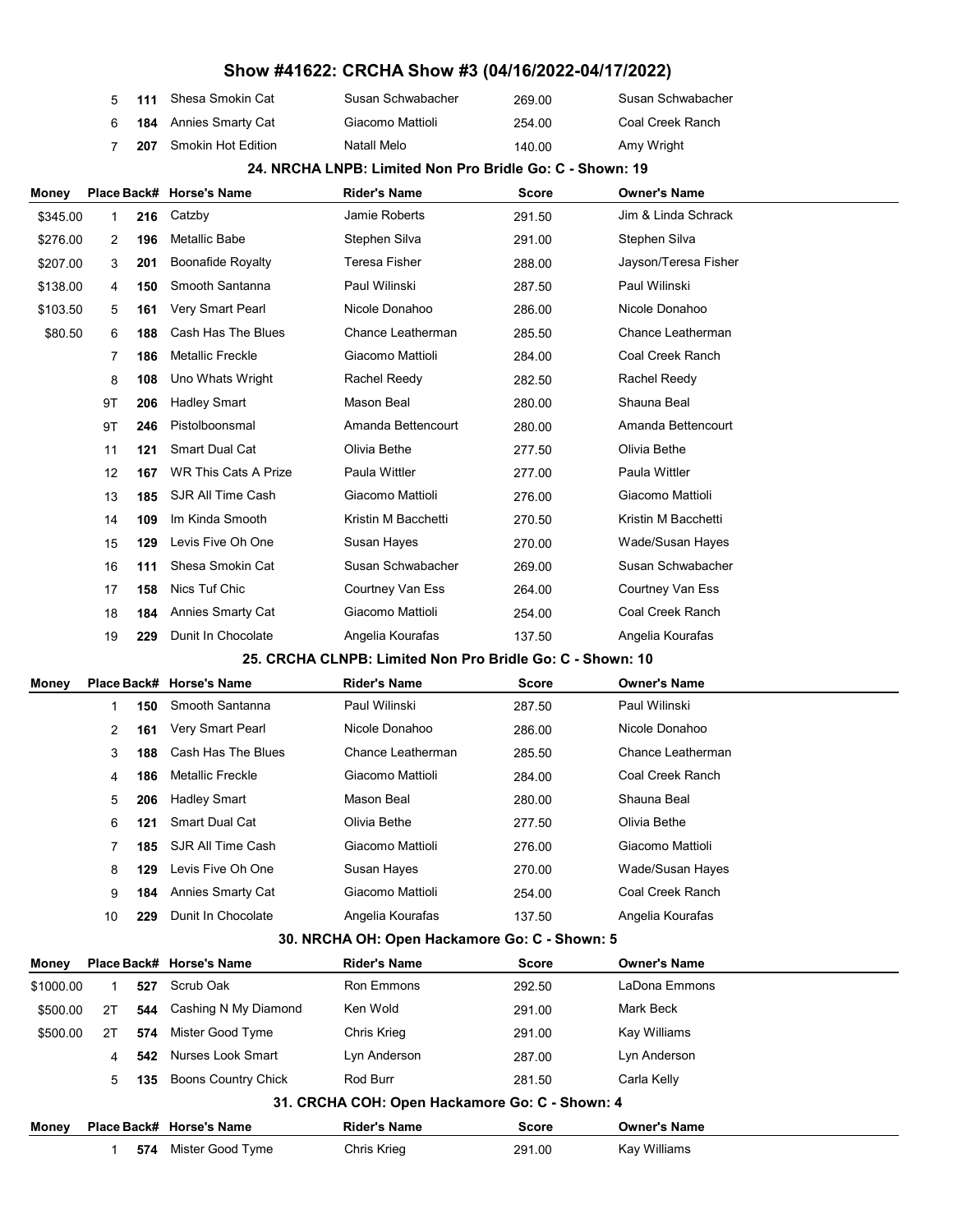|                                                         | 2             | 544 | Cashing N My Diamond       | Ken Wold               | 291.00       | Mark Beck            |  |  |
|---------------------------------------------------------|---------------|-----|----------------------------|------------------------|--------------|----------------------|--|--|
|                                                         | 3             | 542 | Nurses Look Smart          | Lyn Anderson           | 287.00       | Lyn Anderson         |  |  |
|                                                         | 4             | 135 | <b>Boons Country Chick</b> | Rod Burr               | 281.50       | Carla Kelly          |  |  |
| 32. NRCHA LOH: Limited Open Hackamore Go: C - Shown: 3  |               |     |                            |                        |              |                      |  |  |
| Money                                                   |               |     | Place Back# Horse's Name   | <b>Rider's Name</b>    | <b>Score</b> | <b>Owner's Name</b>  |  |  |
| \$240.00                                                |               | 151 | Grace Gott You             | <b>Kiley Newkirk</b>   | 283.00       | Dana & Kiley Newkirk |  |  |
| \$160.00                                                | $\mathcal{P}$ | 135 | <b>Boons Country Chick</b> | Rod Burr               | 281.50       | Carla Kelly          |  |  |
|                                                         | 3             | 236 | <b>Fresno Fearless</b>     | Mallory Holland-Valdez | 272.00       | Terri Fanjul         |  |  |
| 33. CRCHA CLOH: Limited Open Hackamore Go: C - Shown: 1 |               |     |                            |                        |              |                      |  |  |
| Money                                                   |               |     | Place Back# Horse's Name   | <b>Rider's Name</b>    | Score        | <b>Owner's Name</b>  |  |  |
|                                                         |               | 135 | <b>Boons Country Chick</b> | Rod Burr               | 281.50       | Carla Kelly          |  |  |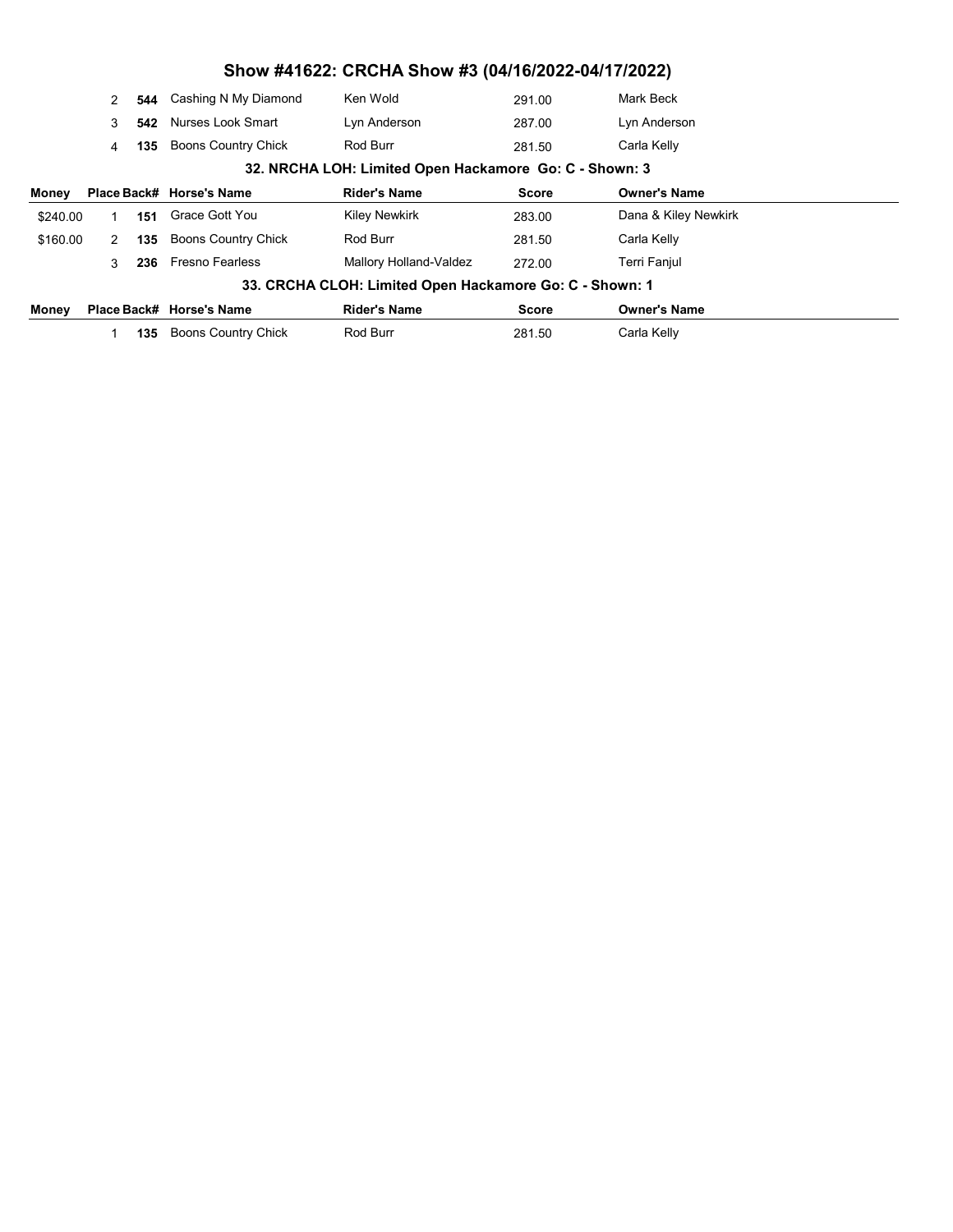#### 50. NRCHA NPH: Non Pro Hackamore Go: C - Shown: 4

| Money    |              |     | Place Back# Horse's Name                 | <b>Rider's Name</b>                                             | <b>Score</b> | <b>Owner's Name</b>                |
|----------|--------------|-----|------------------------------------------|-----------------------------------------------------------------|--------------|------------------------------------|
| \$270.00 | 1            | 522 | Shesa Smooth Lady                        | Cynthia Bias                                                    | 282.00       | Cynthia Bias/David Daniel          |
| \$90.00  | 2T           | 520 | Napa Cat                                 | Murray Thompson                                                 | 280.50       | Murray Thompson                    |
| \$90.00  | 2T           | 205 | Smart Lookin Pepinic                     | Mason Beal                                                      | 280.50       | Ernie Beal                         |
|          | 4            | 208 | Champagne Is Timeles                     | <b>Natall Melo</b>                                              | 134.50       | <b>Natall Melo</b>                 |
|          |              |     |                                          | 51. CRCHA NPJrH: Non Pro Junior Horse Go: C - Shown: 5          |              |                                    |
| Money    |              |     | Place Back# Horse's Name                 | <b>Rider's Name</b>                                             | <b>Score</b> | <b>Owner's Name</b>                |
|          | 1            | 520 | Napa Cat                                 | Murray Thompson                                                 | 280.50       | Murray Thompson                    |
|          | 2            | 205 | Smart Lookin Pepinic                     | Mason Beal                                                      | 280.50       | Ernie Beal                         |
|          | 3            | 197 | <b>ISR Shesa Mireycle</b>                | Kristin Tesiny                                                  | 271.50       | Kristin Tesiny                     |
|          | 4            | 191 | Smooth Bow Peepto                        | Megan Clausen                                                   | 271.00       | Megan Clausen                      |
|          | 5            | 208 | Champagne Is Timeles                     | <b>Natall Melo</b>                                              | 134.50       | Natall Melo                        |
|          |              |     |                                          | 60. NRCHA OTR: Open Two Rein Go: C - Shown: 8                   |              |                                    |
| Money    |              |     | Place Back# Horse's Name                 | <b>Rider's Name</b>                                             | <b>Score</b> | <b>Owner's Name</b>                |
| \$300.00 | 1            | 210 | <b>SCR Toosweetto Dual</b>               | Jaton Lord                                                      | 292.50       | Kristine Groselle                  |
| \$225.00 | 2            | 103 | Spooks Coby Jo                           | Monica Caetano                                                  | 291.50       | <b>Fred Marrs</b>                  |
| \$150.00 | 3            | 182 | Roo To Do                                | Elizabeth Horve                                                 | 289.50       | <b>Red Arrow Ranch</b>             |
| \$37.50  | 4T           | 124 | One Timely Cat                           | <b>Brady Weaver</b>                                             | 286.00       | Ron J Zumbro                       |
| \$37.50  | 4T           | 163 | <b>Purr D Metallic</b>                   | Nicolas Barthelemy                                              | 286.00       | White Tail Ranch PH                |
|          | 6            | 132 | Lucky To Be Royalty                      | Les Oswald                                                      | 285.50       | Richard Or Rena Whyler             |
|          | 7            | 237 | <b>DMAC Rubirosa</b>                     | <b>Wyatt Fisher</b>                                             | 280.00       | Andrea Drake                       |
|          | 8            | 223 | Fly Me To The Boon                       | Paul Bonnello                                                   | 271.00       | Celia Westbury                     |
|          |              |     |                                          | 61. CRCHA COTR: Open Two Rein Go: C - Shown: 6                  |              |                                    |
| Money    |              |     | Place Back# Horse's Name                 | <b>Rider's Name</b>                                             | <b>Score</b> | <b>Owner's Name</b>                |
|          | 1            | 103 | Spooks Coby Jo                           | Monica Caetano                                                  | 291.50       | <b>Fred Marrs</b>                  |
|          | 2            | 182 | Roo To Do                                | Elizabeth Horve                                                 | 289.50       | <b>Red Arrow Ranch</b>             |
|          | 3            | 163 | <b>Purr D Metallic</b>                   | Nicolas Barthelemy                                              | 286.00       | White Tail Ranch PH                |
|          | 4            | 132 | Lucky To Be Royalty                      | Les Oswald                                                      | 285.50       | Richard Or Rena Whyler             |
|          | 5            | 237 | <b>DMAC Rubirosa</b>                     | Wyatt Fisher                                                    | 280.00       | Andrea Drake                       |
|          | 6            | 223 | Fly Me To The Boon                       | Paul Bonnello                                                   | 271.00       | Celia Westbury                     |
|          |              |     |                                          | 70. NRCHA NPTR: Non Pro Two Rein Go: C - Shown: 4               |              |                                    |
| Money    |              |     | Place Back# Horse's Name                 | <b>Rider's Name</b>                                             | <b>Score</b> | <b>Owner's Name</b>                |
| \$270.00 | 1            | 159 | Jans Shiney Rey                          | Erin Mendes                                                     | 290.00       | Erin Mendes                        |
| \$180.00 | 2            | 180 | Cureyosity                               | Alexandra Hart                                                  | 285.50       | Alexandra Hart                     |
|          | 3            | 201 | <b>Boonafide Royalty</b>                 | Teresa Fisher                                                   | 279.50       | Jayson/Teresa Fisher               |
|          | 4            | 215 | <b>IGO Real Smooth</b>                   | <b>Haley Aquino</b>                                             | 276.50       | David & Sherrie Aquino             |
|          |              |     |                                          | 71. CRCHA CNPTR: Non Pro Two Rein Go: C - Shown: 4              |              |                                    |
| Money    |              |     | Place Back# Horse's Name                 | <b>Rider's Name</b><br>Erin Mendes                              | <b>Score</b> | <b>Owner's Name</b><br>Erin Mendes |
|          | $\mathbf{1}$ | 159 | Jans Shiney Rey                          | Alexandra Hart                                                  | 290.00       |                                    |
|          | 2            | 180 | Cureyosity                               |                                                                 | 285.50       | Alexandra Hart                     |
|          | 3            | 199 | <b>Bet Hesa Prize</b><br>IGO Real Smooth | Jake Brooks                                                     | 280.00       | Linda Mitchell-Brooks              |
|          | 4            | 215 |                                          | Haley Aquino<br>80. NRCHA YCH: Youth Cow Horse Go: C - Shown: 6 | 276.50       | David & Sherrie Aquino             |
|          |              |     | Place Back# Horse's Name                 | <b>Rider's Name</b>                                             |              | <b>Owner's Name</b>                |
| Money    |              |     | Very Smart Pearl                         | Nicole Donahoo                                                  | <b>Score</b> | Nicole Donahoo                     |
| \$200.00 | 1            | 161 |                                          |                                                                 | 291.00       |                                    |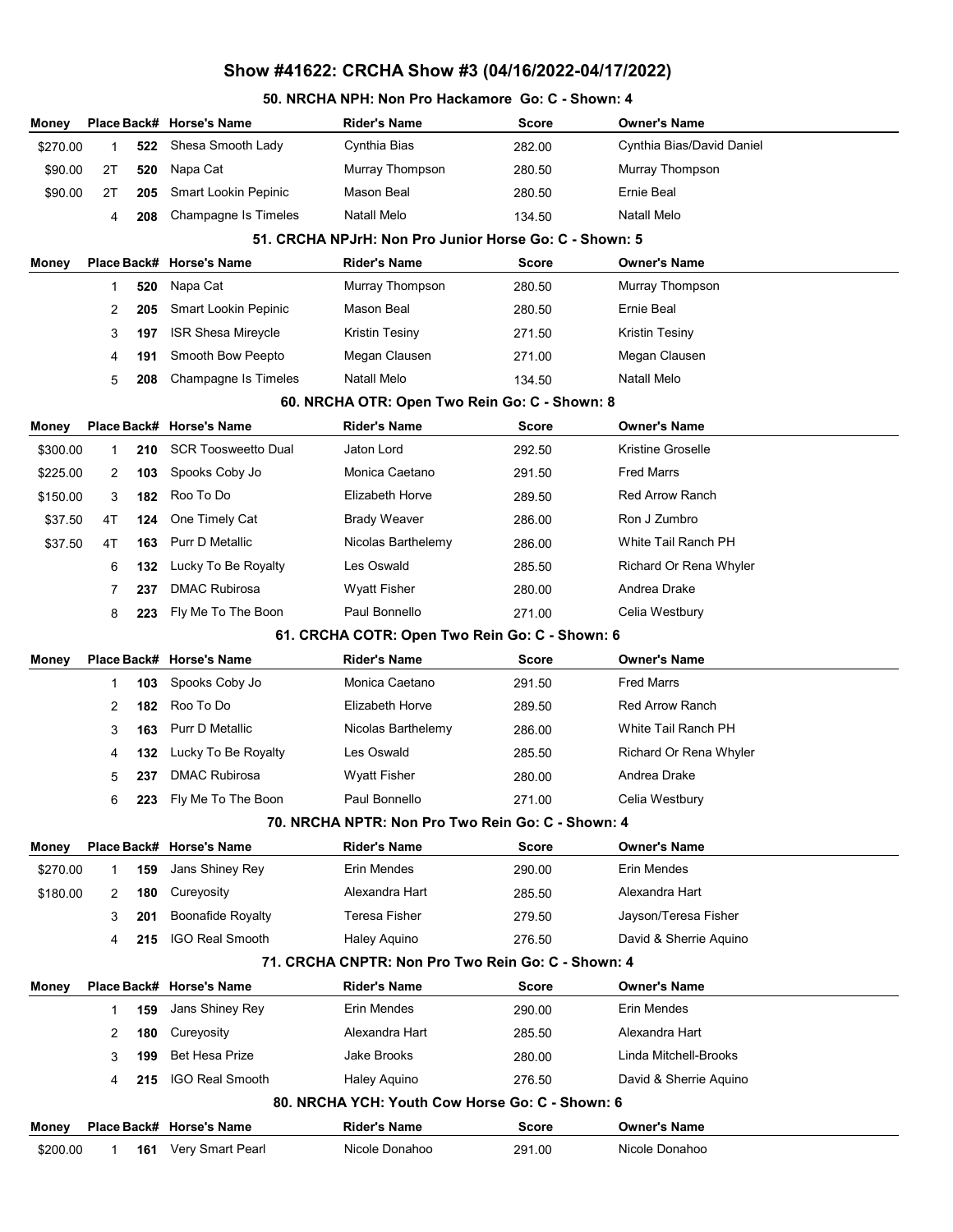| \$120.00 | 2  | 119 | Hesa Shiny Twist           | <b>Taylor Topping</b>                            | 286.50       | <b>Taylor Topping</b>      |  |
|----------|----|-----|----------------------------|--------------------------------------------------|--------------|----------------------------|--|
| \$80.00  | 3  | 105 | Dressed In Oak             | <b>Taylor Scott</b>                              | 283.50       | Casey & Nichole Branquinho |  |
|          | 4  | 121 | Smart Dual Cat             | Olivia Bethe                                     | 282.50       | Olivia Bethe               |  |
|          | 5  | 106 | Smokin Oak E               | Sage Pearce                                      | 280.50       | Mel Smith                  |  |
|          | 6  | 228 | Travalinonmoonshine        | <b>Haliegh Grant</b>                             | 277.00       | Paulette/Marvin Teixeira   |  |
|          |    |     |                            | 81. CRCHA CYCH: Youth Cow Horse Go: C - Shown: 6 |              |                            |  |
| Money    |    |     | Place Back# Horse's Name   | <b>Rider's Name</b>                              | Score        | <b>Owner's Name</b>        |  |
|          | 1  | 161 | Very Smart Pearl           | Nicole Donahoo                                   | 291.00       | Nicole Donahoo             |  |
|          | 2  | 119 | Hesa Shiny Twist           | <b>Taylor Topping</b>                            | 286.50       | <b>Taylor Topping</b>      |  |
|          | 3  | 105 | Dressed In Oak             | <b>Taylor Scott</b>                              | 283.50       | Casey & Nichole Branquinho |  |
|          | 4  | 121 | Smart Dual Cat             | Olivia Bethe                                     | 282.50       | Olivia Bethe               |  |
|          | 5  | 106 | Smokin Oak E               | Sage Pearce                                      | 280.50       | Mel Smith                  |  |
|          | 6  | 228 | Travalinonmoonshine        | Haliegh Grant                                    | 277.00       | Paulette/Marvin Teixeira   |  |
|          |    |     |                            | 90. NRCHA YBX: Youth Boxing Go: C - Shown: 10    |              |                            |  |
| Money    |    |     | Place Back# Horse's Name   | Rider's Name                                     | Score        | <b>Owner's Name</b>        |  |
| \$180.00 | 1  | 177 | Lady In Minks              | Kiersten Fry                                     | 285.50       | Kiersten Fry               |  |
| \$150.00 | 2  | 156 | Hes Got The Luck           | Ava Etcheverry                                   | 284.50       | Amy Etcheverry             |  |
| \$120.00 | 3  | 179 | <b>TR Dual Shine</b>       | <b>Lilly Gilson</b>                              | 282.00       | Tracer Gilson              |  |
| \$90.00  | 4  | 181 | <b>Rollin With Royalty</b> | Kyle Maslin                                      | 281.50       | Scott & Kyle Maslin        |  |
| \$60.00  | 5  | 164 | Pearl Master               | Anna Antongiovanni                               | 280.00       | Monica Etcheverry          |  |
|          | 6  | 143 | Little Red Radar           | <b>McKinley Blake</b>                            | 278.50       | <b>Bailey Blake</b>        |  |
|          | 7  | 183 | They Call Me Sioux         | Kyle Maslin                                      | 276.50       | Scott & Kyle Maslin        |  |
|          | 8  | 137 | Ima Diamond J Star         | Analina Porsch                                   | 273.50       | Analina Porsch             |  |
|          | 9  | 227 | Paid By A Starlett         | Lonni Oppedyk                                    | 273.00       | Lonni & Sonya Oppedyk      |  |
|          | 10 | 157 | Doc Tom Diamond            | Evan Etcheverry                                  | 268.00       | Amy Etcheverry             |  |
|          |    |     |                            | 91. CRCHA CYBX: Youth Boxing Go: C - Shown: 9    |              |                            |  |
| Money    |    |     | Place Back# Horse's Name   | <b>Rider's Name</b>                              | <b>Score</b> | <b>Owner's Name</b>        |  |
|          | 1  | 177 | Lady In Minks              | Kiersten Fry                                     | 285.50       | Kiersten Fry               |  |
|          | 2  | 156 | Hes Got The Luck           | Ava Etcheverry                                   | 284.50       | Amy Etcheverry             |  |
|          | 3  | 179 | <b>TR Dual Shine</b>       | Lilly Gilson                                     | 282.00       | <b>Tracer Gilson</b>       |  |
|          | 4  | 181 | Rollin With Royalty        | Kyle Maslin                                      | 281.50       | Scott & Kyle Maslin        |  |
|          | 5  | 164 | Pearl Master               | Anna Antongiovanni                               | 280.00       | Monica Etcheverry          |  |
|          | 6  | 183 | They Call Me Sioux         | Kyle Maslin                                      | 276.50       | Scott & Kyle Maslin        |  |
|          | 7  | 137 | Ima Diamond J Star         | Analina Porsch                                   | 273.50       | Analina Porsch             |  |
|          | 8  | 227 | Paid By A Starlett         | Lonni Oppedyk                                    | 273.00       | Lonni & Sonya Oppedyk      |  |
|          | 9  | 157 | Doc Tom Diamond            | Evan Etcheverry                                  | 268.00       | Amy Etcheverry             |  |